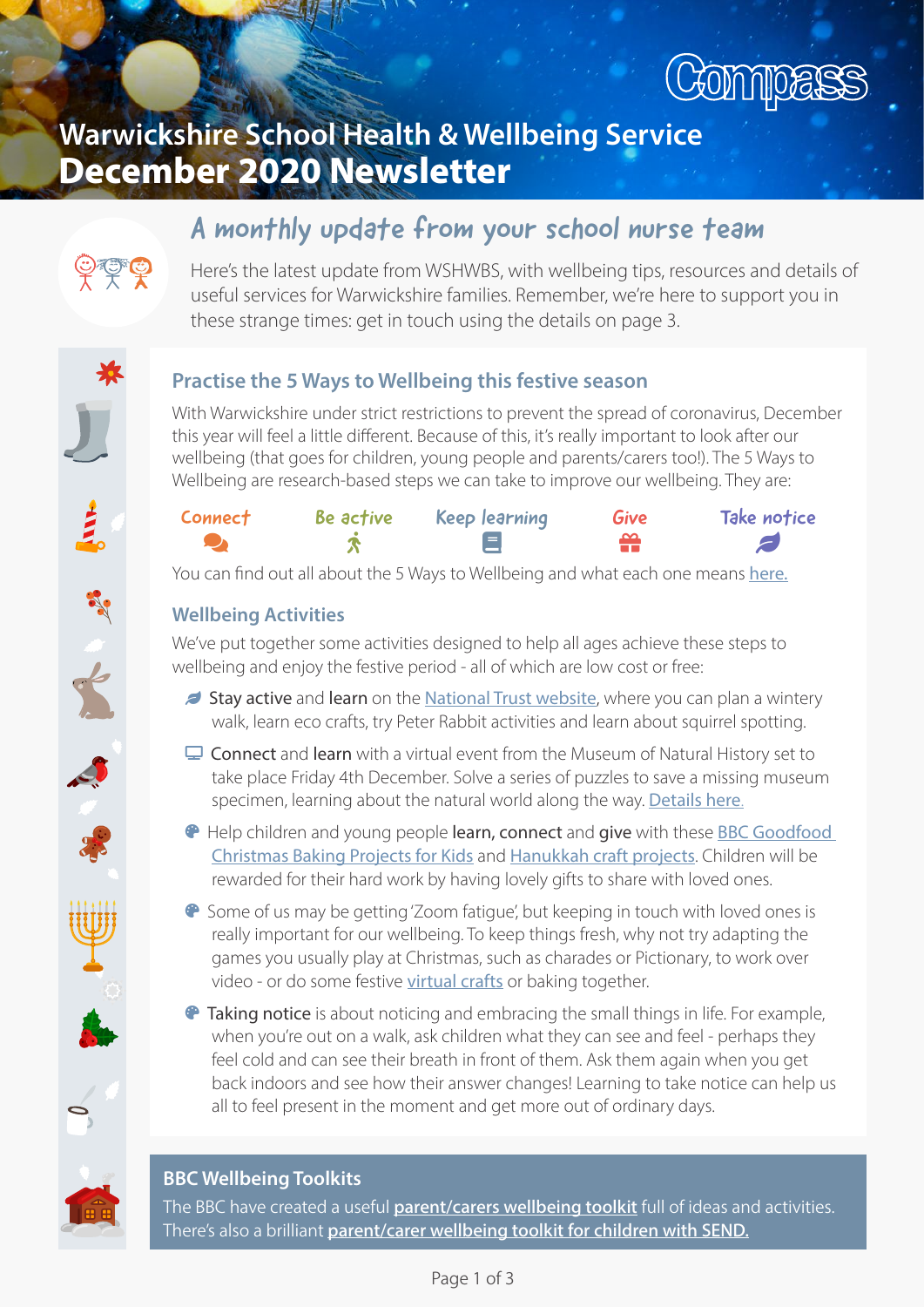#### Affordable energy: Stay warm this winter

Many families struggle to heat their homes through winter, due to difficulty paying utility bills, problems with energy providers, or issues with appliances. Living in a cold home can lead to poor health and a decreased sense of wellbeing.

Act On Energy is a charity that works across Warwickshire and surrounding areas to help people save money and heat their homes more efficiently. Their services are free of charge and include:

- Support and advice over the phone on keeping warm and reducing energy bills.
- Support accessing funding for emergency heating replacements (for eligible families).
- Free low-cost energy installs (efficient light bulbs, draught-proofing etc.).
- Additional support for vulnerable families (low-income households/families with small children etc.).

To find out more, visit **www.actonenergy.org.uk** or call their free advice line: 0800 988 2881

### Something's Not Right

Lockdown has been difficult for everyone. Some young people might have particular worries about things that have happened at home, not knowing where to go when they're scared, being at school, exams and futures, or coping with mental health. If this sounds like you or someone you know, visit **[childline.org.uk/somethings-not-right](http://childline.org.uk/somethings-not-right)** for support.

### Emotional and mental health

Lots of children and young people may struggle with their mental health at some point. It's important they know that they're not alone, it's OK to tell someone how they feel, and there are lots of people around to support them. Here are some links for support and advice for children, young people and parent/carers around struggles with emotions, anxiety or low mood:

#### For children and young people

[Young Minds](https://cutt.ly/bhkt0Pa) - mental health support [CW RISE](https://cutt.ly/7hkt9hv) - local mental health services [Childline coping at Christmas](https://cutt.ly/Chkt4ME) - support for young people struggling over the holidays [NHS Every Mind Matters](https://cutt.ly/fhkt6aP) - mental health and self-care for young people

[GOV UK - easy-read guide to looking after](https://cutt.ly/EhkyPJT)  [your feelings & body during COVID-19](https://cutt.ly/EhkyPJT)

24

#### For parents/carers

GOV UK [- guidance for supporting CYP](https://cutt.ly/gov-uk-covid-supporting-cyp-mental-health)  [mental health during the pandemic](https://cutt.ly/gov-uk-covid-supporting-cyp-mental-health) [CW RISE - advice & support for parents/carers,](https://cutt.ly/WhkyJEv) including workshops & useful resources Young Minds [- help for parents/carers](https://cutt.ly/ahky0hv)  [worried about your child](https://cutt.ly/ahky0hv) [NHS Every Mind Matters](https://cutt.ly/Chky7wq) - looking after a

child or young person's mental health

For urgent support with mental health for children and young people, please call the RISE Crises team on: **02476 641 799** (8am and 8pm) or **0300 200 0011** (overnight)